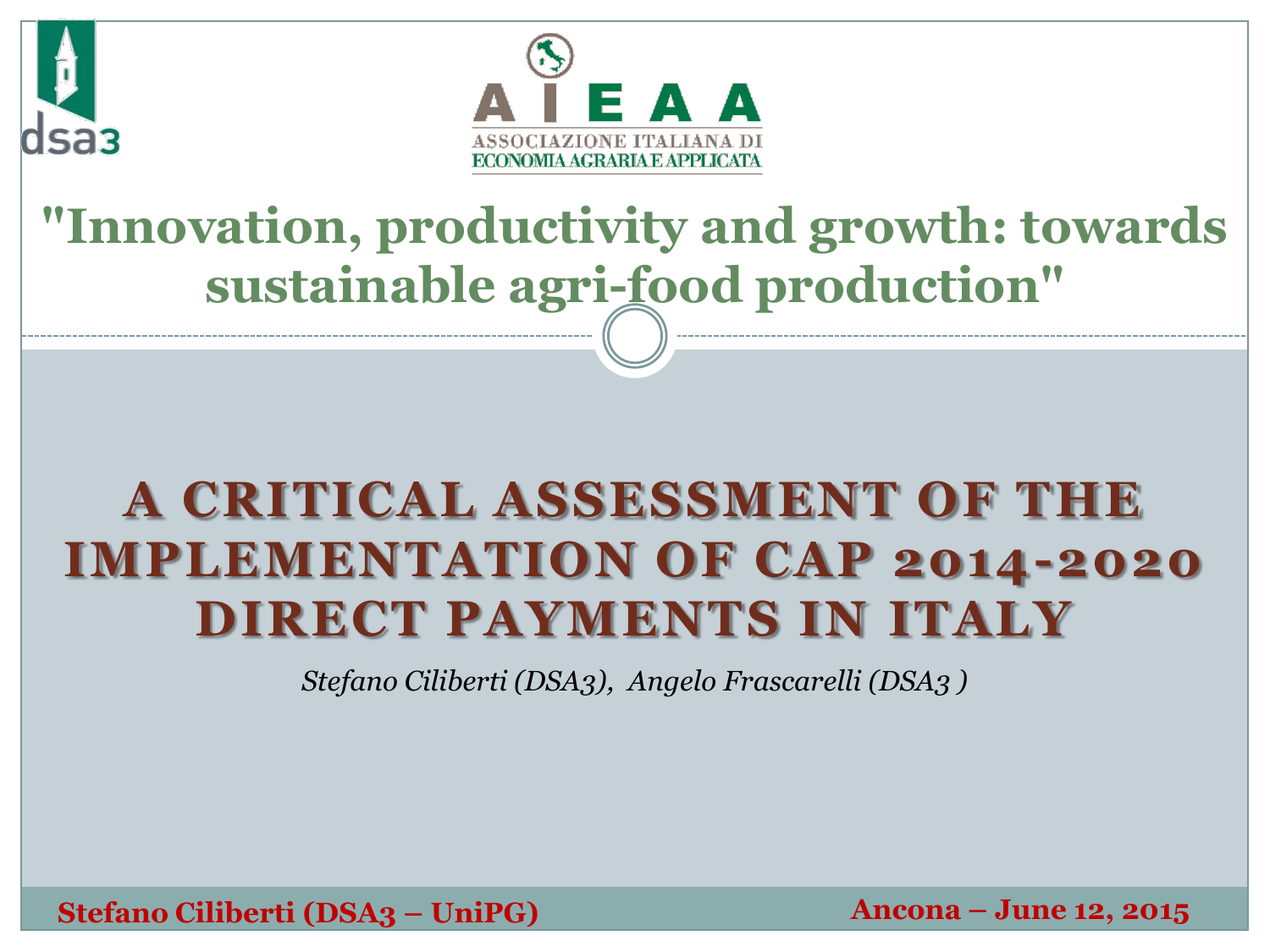

### OUTLINE

### • INTRODUCTION

- POLITICAL FRAMEWORK
- AIMS AND METHODS
- MAIN FINDINGS
- CONCLUSIONS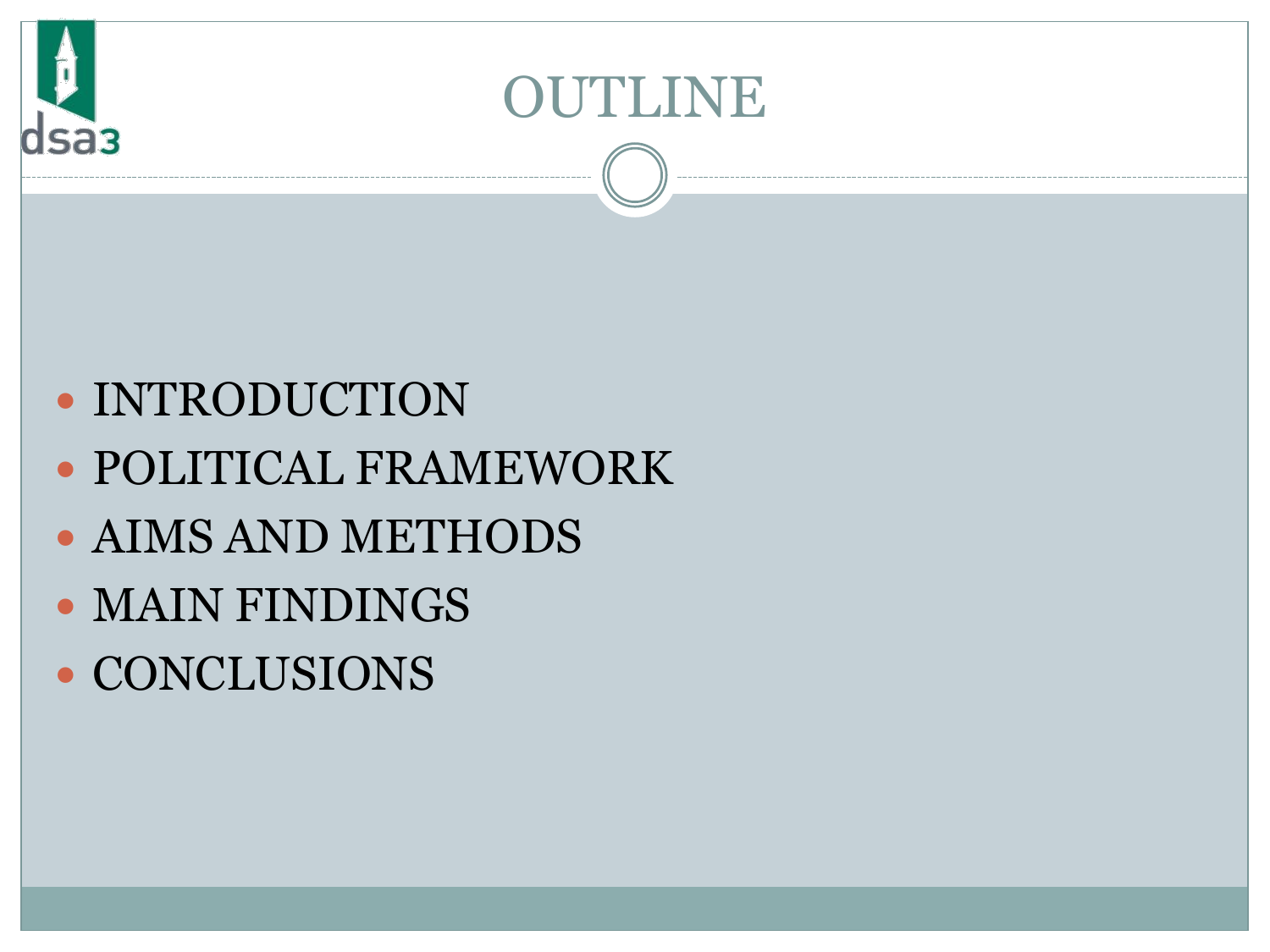# DIRECT PAYMENT REFORM 15-20

- CAP promoted a new **target-oriented approach** aims at better linking each payment with a specific political objective
- Old SPS has been replaced by an innovative system of direct payments with **8 components** (3+5)
- CAP reform was characterized by **strong mandate to the MSs** in order to manage direct payments
- "National flexibility" offers the opportunity to (1) **improve consistency between national targets and political decisions** and (2) to pursue a **greater effectiveness of public resources spending**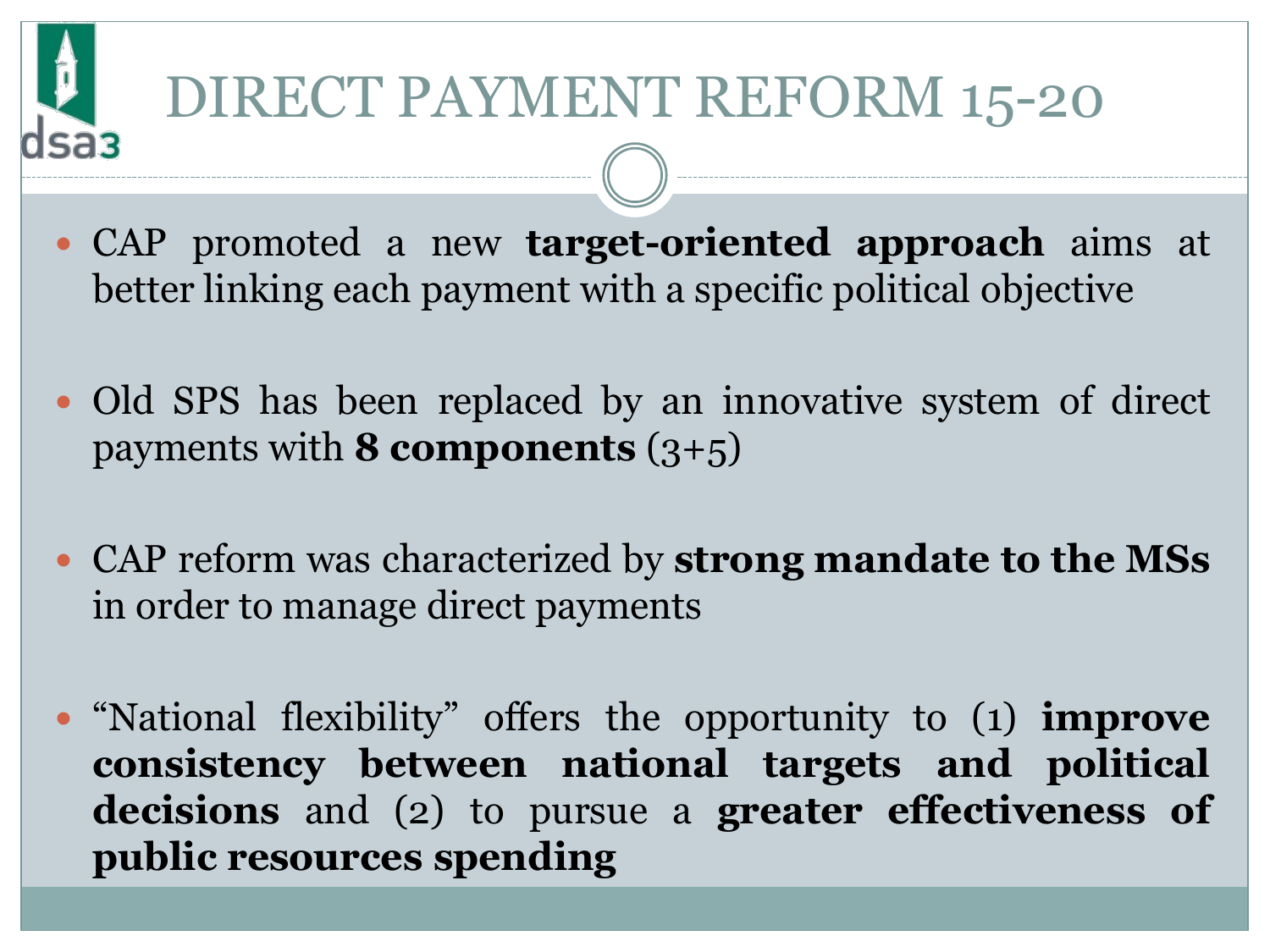### ITALIAN CHOICES

Italian budget for direct payments 2013-2019 amounts to **27'090 million €**, that means almost **3.800 million € every year**.

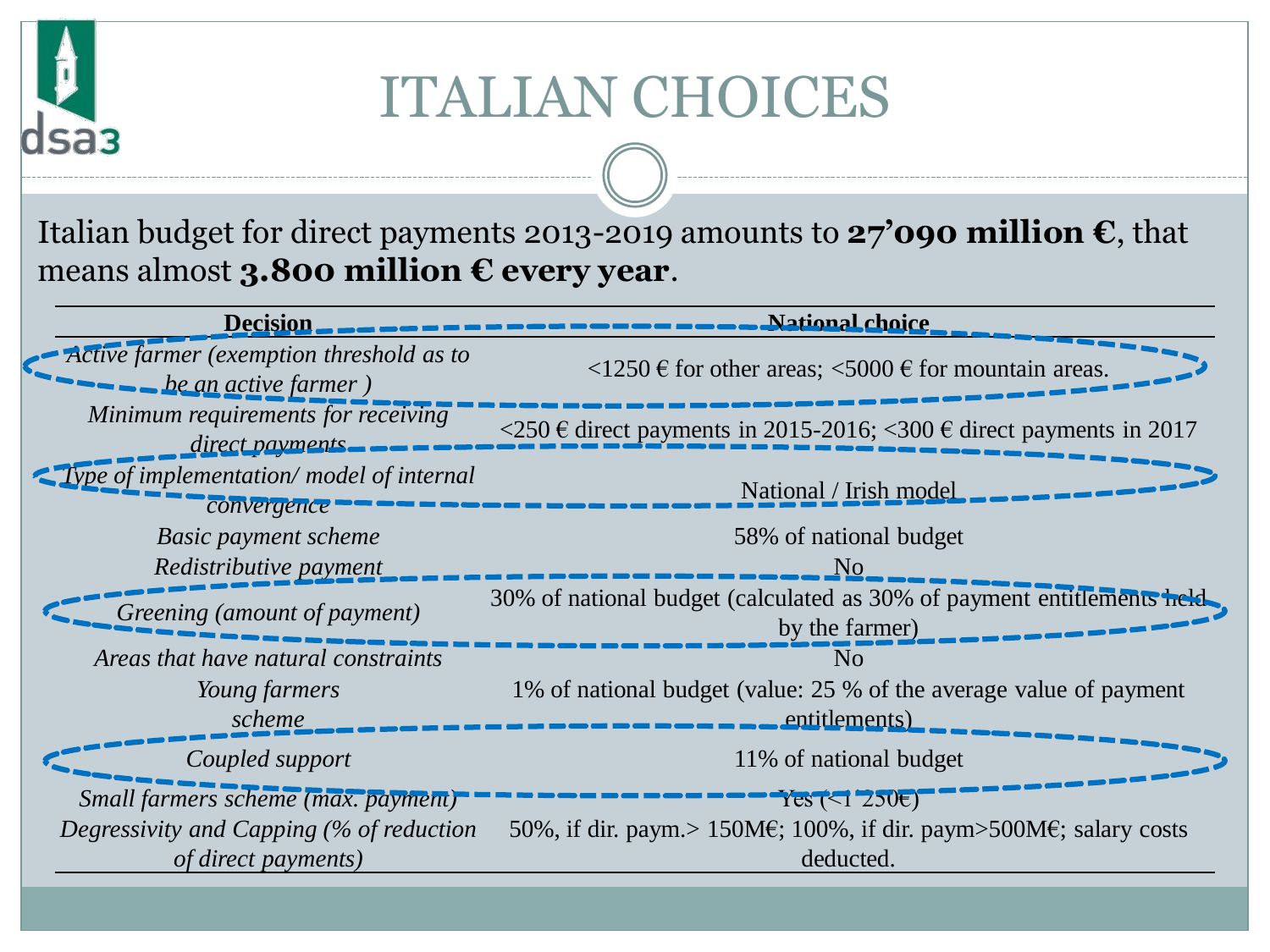# PRODUCTION VS ENVIRONMENT

- Debate on CAP post-2013 focused on the contrast between food security arguments and those dealing with the provision of environmental services.
- Contrast between "**productionist frame**" and "**environmental frame**" (Candel *et al.*, 2014).
- DP justified by the need to **provide income stability** and **compensation** for higher production standards with regard to **environmental conservation** compared to many non-European countries (Uthes *et al*., 2011).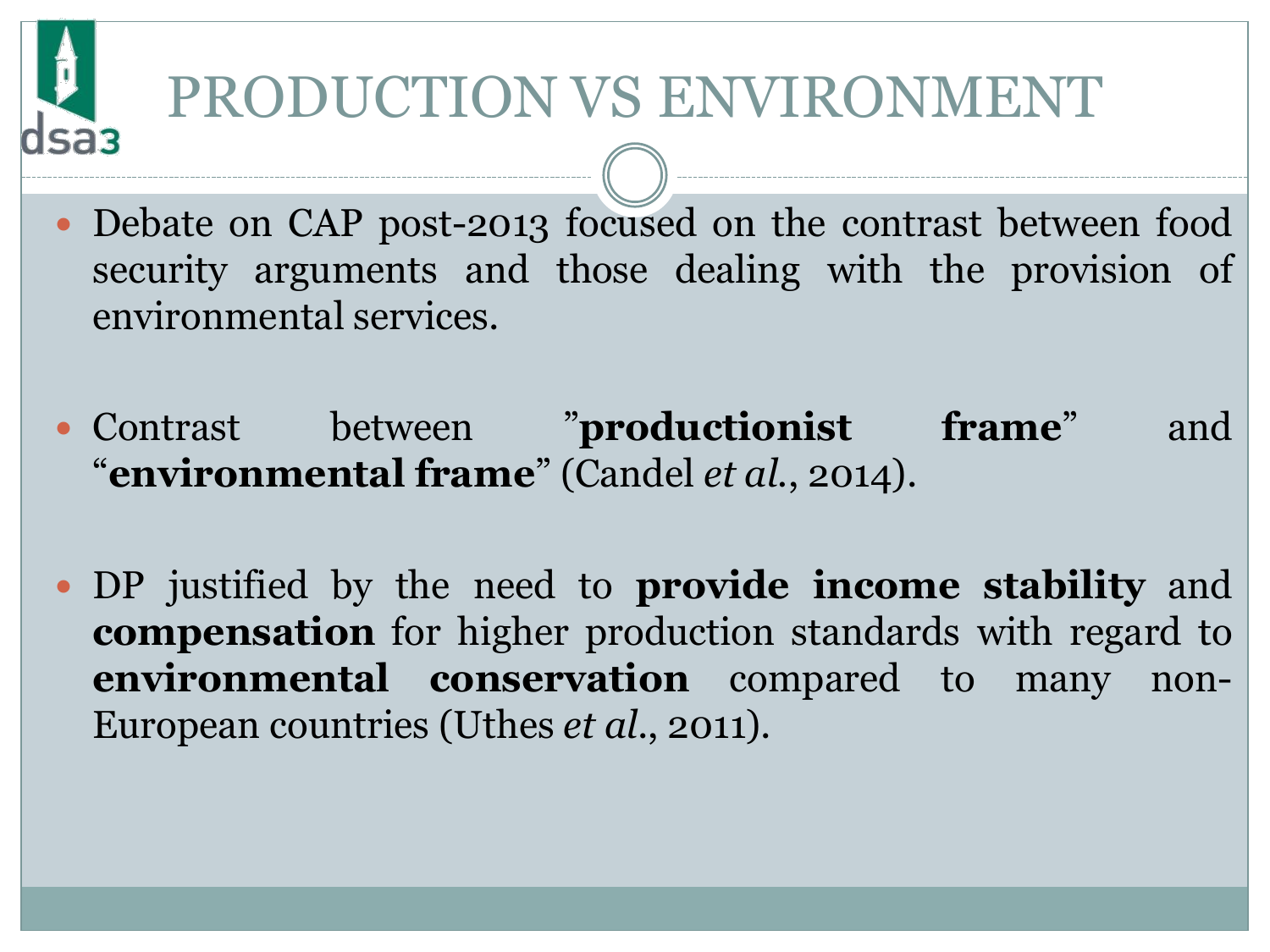## METHODOLOGY

**Aim**: to shed lights on the possible impacts due to Italian choices on 1 st Pillar as well as to **evaluate the coherence with CAP general objectives**

#### **Methods:**

- **1) CAP experts** (e.g. University professors, researchers, stakeholders, public officers, private managers and so on) were contacted by **on line survey** in **spring 2015**;
- 2) a **7- point Likert** scale was adopted in order to allow respondents to evaluate the potential impacts of Italian choices on direct payment 2014-2020 by **using EGMEC result indicators** established the (Ciliberti and Frascarelli, 2013);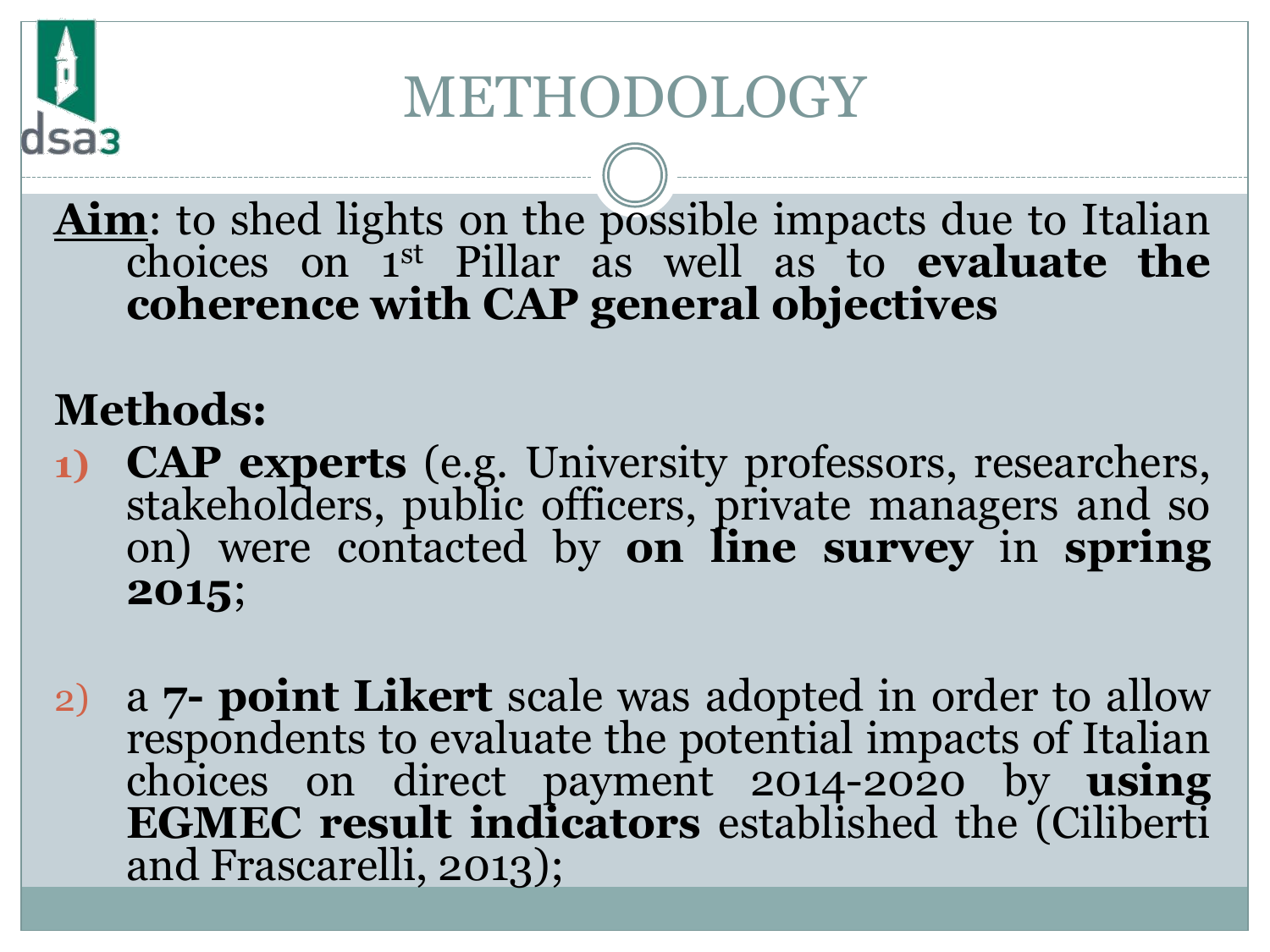# EGMEC RESULT INDICATORS

รลว

 **EGMEC** which assists the EC in the preparation of legislation and in policy definition, has provided a set of **result indicators**.

| <b>General objectives</b>                                                             | <b>Specific objectives</b>           | <b>Result indicators</b>                                                                                                                                           |
|---------------------------------------------------------------------------------------|--------------------------------------|--------------------------------------------------------------------------------------------------------------------------------------------------------------------|
| <b>Viable food</b><br><i>production</i>                                               | <b>Enhance farm income</b>           | Share of direct payments in agricultural income<br>Variability of farm income                                                                                      |
|                                                                                       | Improve agricultural competitiveness | Share of value added for the primary producers in $\mathbb{C}$<br>food chain<br>Share of exports in world markets<br>Share of high value-added products in exports |
|                                                                                       | <b>Maintain market stability</b>     | Commodity price compared to the rest of the world<br>Commodity price volatility<br>Commodity price volatility compared to the rest of the<br>world                 |
|                                                                                       | <b>Meet consumer expectations</b>    | Share of organic area in total UAA<br>Share of organic livestock in total livestock                                                                                |
| <b>Sustainable</b><br><i>management of</i><br>natural resources<br>and climate action | Provide environmental public goods   | Share of (permanent) grassland in agricultural land<br>Share of arable land<br>Share of EFA in agricultural land                                                   |
|                                                                                       | change mitigation and<br>adaptation  | Net greenhouse gas (GHG) emissions from agricultural<br>عصنام                                                                                                      |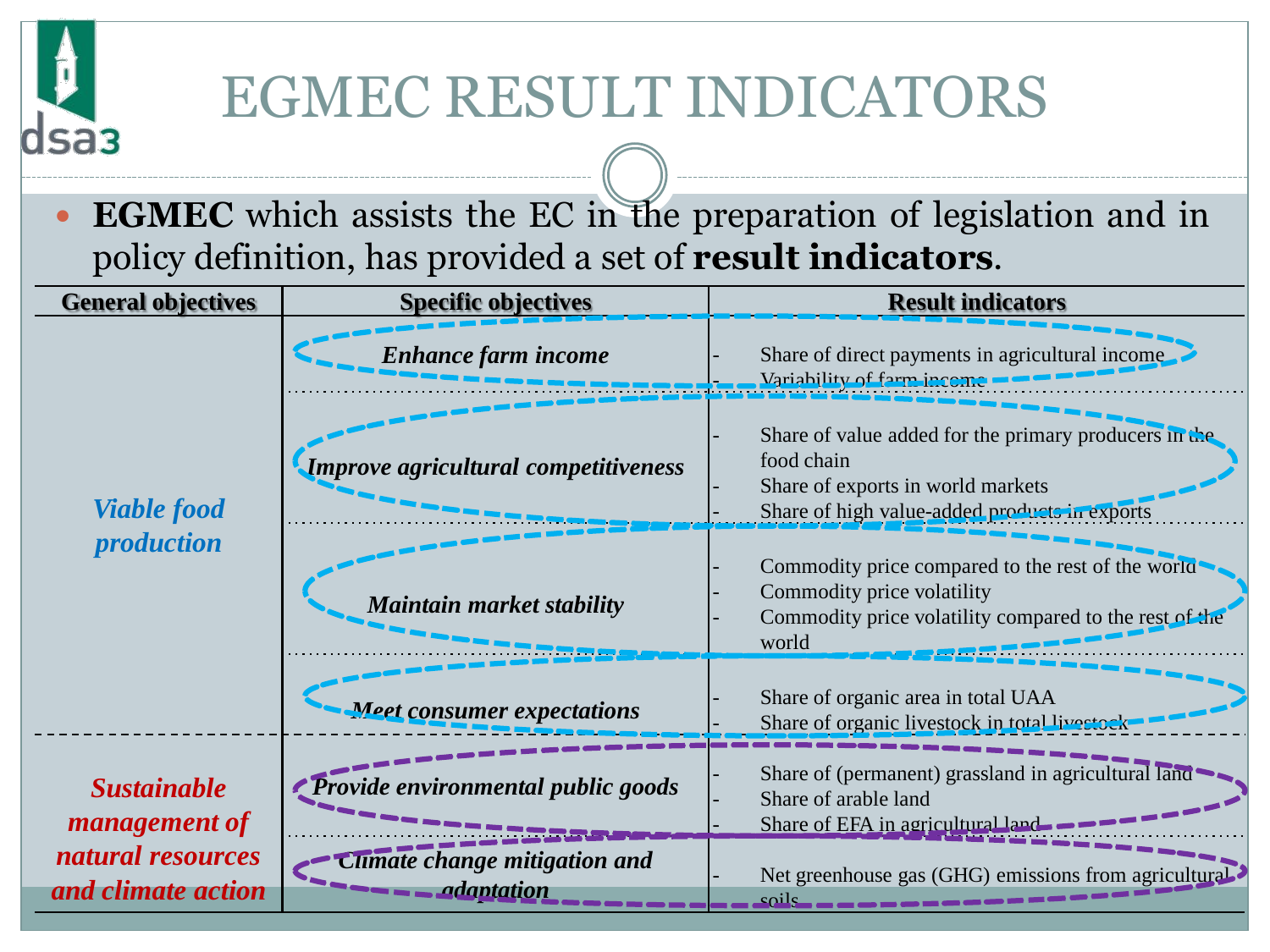



Response rate is 25% and respondents are well-distributed among the different positions/roles.

| <b>Position/role</b>                                 | $\%$ (n=25) |
|------------------------------------------------------|-------------|
| Professor                                            | 28,0        |
| Other (consultant, researcher, agronomists,<br>etc.) | 24,0        |
| Stakeholder                                          | 16,0        |
| Private manager                                      | 12,0        |
| Private employer                                     | 12,0        |
| Public manager                                       | 4,0         |
| Public official                                      | 4,0         |
| Politician                                           | 0,0         |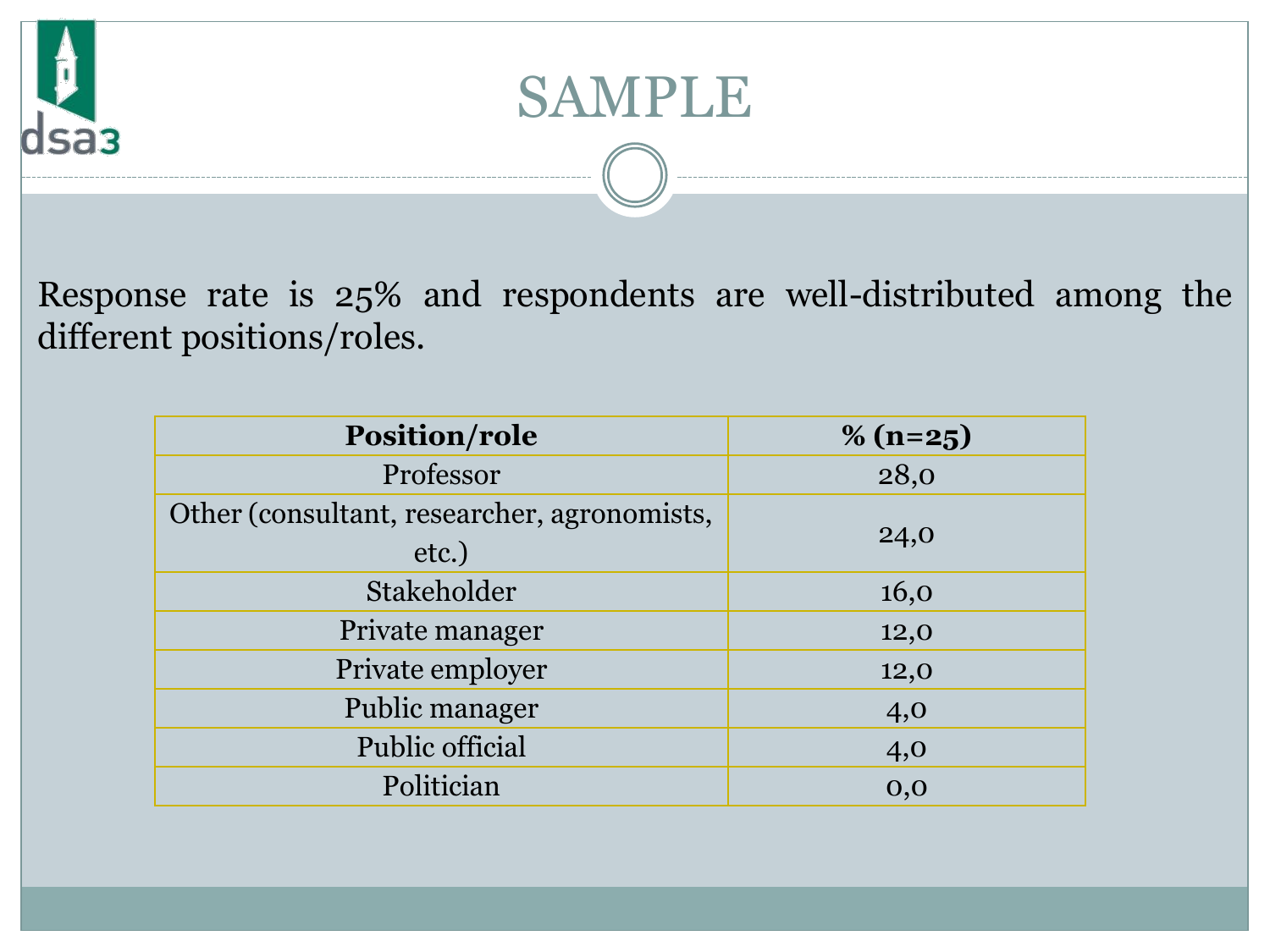## MAIN FINDINGS – FOOD VIABILITY

 $\mathbf{I}$ 

dsa<sub>3</sub>

| <b>General</b><br>objectives                    | <b>Specific</b><br>objectives   | <b>Result indicators</b>                                                                                         | Negative $(\% )$ | <b>Have no</b><br>knowledge<br>(%) | <b>Positive</b><br>(%) | Mean <sup>1</sup> | $S.d.$ <sup>1</sup> |
|-------------------------------------------------|---------------------------------|------------------------------------------------------------------------------------------------------------------|------------------|------------------------------------|------------------------|-------------------|---------------------|
| <b>Viable</b><br>food<br><b>producti</b><br>$0$ | Enhance farm<br>income          | $\Box$ Increasing the share of the direct payments<br>in agricultural income                                     | 76.0             | 0.0                                | 24.0                   | 3.20              | 1.47                |
|                                                 |                                 | $\Box$ Limiting the variability of farm income                                                                   | -60.0            | 4.0                                | 36.0                   | 3.68              | 1.31                |
|                                                 | Improve                         | □Increasing the percentage of value added<br>for primary producers in the food chain                             | 44.0             | 12.0                               | 44.0                   | 4.00              | 1.61                |
|                                                 | agricultural<br>competitivene   | $\Box$ Increasing the share of your MS exports in<br>world agricultural markets                                  | 28.0             | 36.0                               | 36.0                   | 4.04              | 1.43                |
|                                                 | <b>SS</b>                       | $\Box$ Increasing the share of high value added<br>products in your MS agricultural export                       | 32.0             | 24.0                               | 44.0                   | 4.00              | 1.32                |
|                                                 | Maintain<br>market<br>stability | □ Stabilizing the price of your MS<br>agricultural commodities compared to the rest<br>of the world              | 48.0             | 28.0                               | 24.0                   | 3.44              | 1.39                |
|                                                 |                                 | <b>Quality</b> of your MS<br>agricultural commodities                                                            | 48.0             | 28.0                               | 24.0                   | 3.48              | 1.53                |
|                                                 |                                 | $\Box$ Limiting the price volatility of your MS<br>agricultural commodities compared to the rest<br>of the world |                  | 28.0                               | 20.0                   | 3.36              | 1.41                |
|                                                 | Meet                            | $\Box$ Increasing the share of organic area in total<br>Utilized Agricultural Area (UAA)                         | 24.0             | 16.0                               | 60.0                   | 4.52              | 1.50                |
|                                                 | consumer<br>expectations        | $\Box$ Increasing the share of organic livestock in<br>total livestock                                           | 20.0             | 24.0                               | 56.0                   | 4.32              | 1.28                |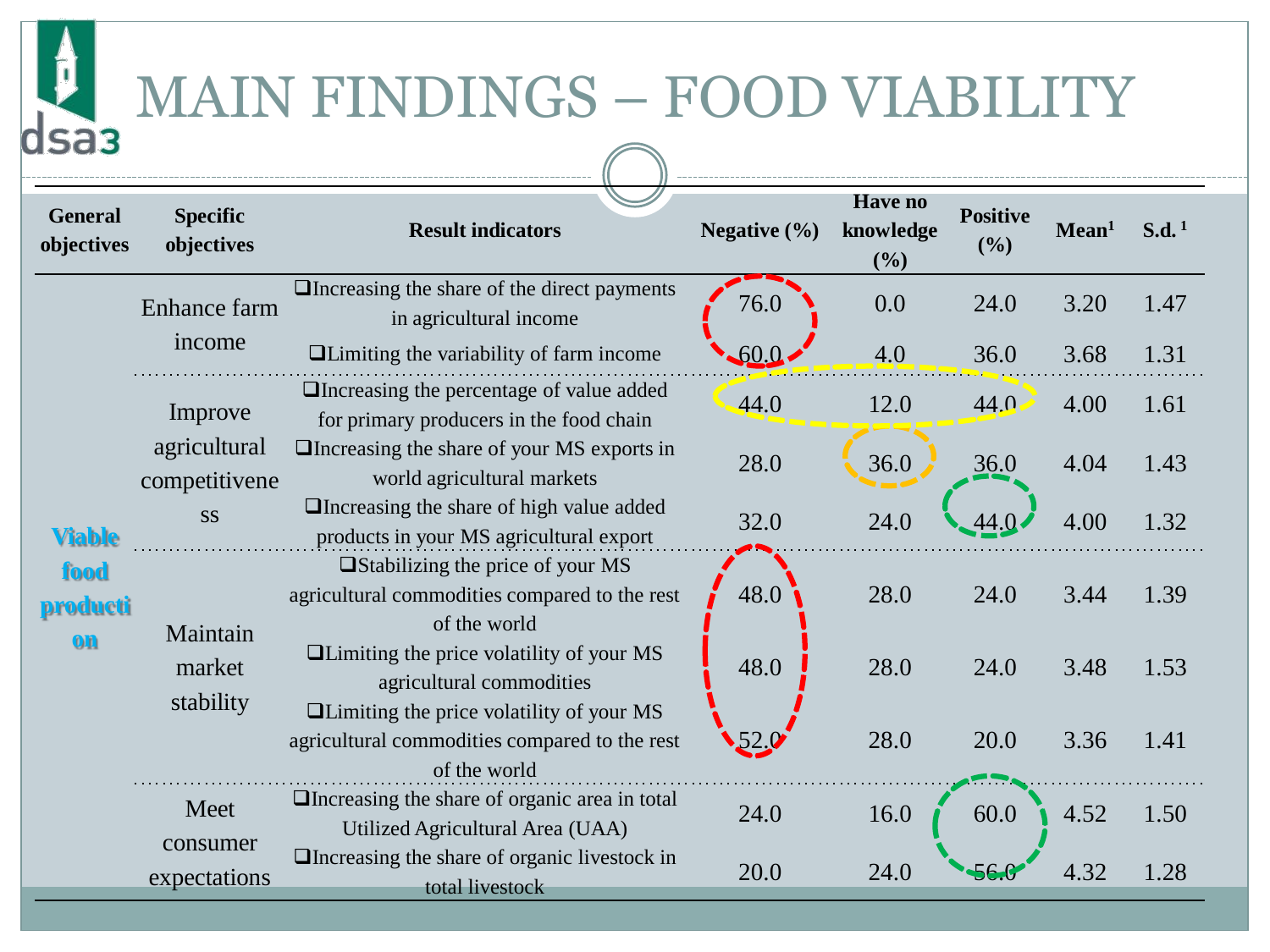# MAIN FINDINGS – SUSTAINABILITY

| <b>Sustainable</b><br>management of<br>natural resources<br>and climate action | Provide<br>environmental<br>public goods       | $\Box$ Increasing the share of<br>permanent grassland in<br>agricultural land                 | 44.0 | 24.0 | 32.0<br>3.84 | 1.31 |
|--------------------------------------------------------------------------------|------------------------------------------------|-----------------------------------------------------------------------------------------------|------|------|--------------|------|
|                                                                                |                                                | $\Box$ Increasing the share of<br>arable land                                                 | 64.0 | 16.0 | 3.16<br>20.0 | 1.25 |
|                                                                                |                                                | $\Box$ Increasing the share of<br><b>Ecological Focus Areas</b><br>(EFA) in agricultural land | 20.0 | 16.0 | 4.56<br>64.0 | 1.29 |
|                                                                                | Climate change<br>mitigation and<br>adaptation | <b>Quality</b> Limiting the greenhouse<br>gas emissions from<br>agricultural soils            | 24.0 | 16.0 | 60.0<br>4.36 | 1.25 |

 $1 \text{ } 1$  = Very negative; 2 = Fairly negative; 3 = Somewhat negative; 4=Have no knowledge; 5 = Somewhat positive; 6=Fairly positive; 7= Very positive.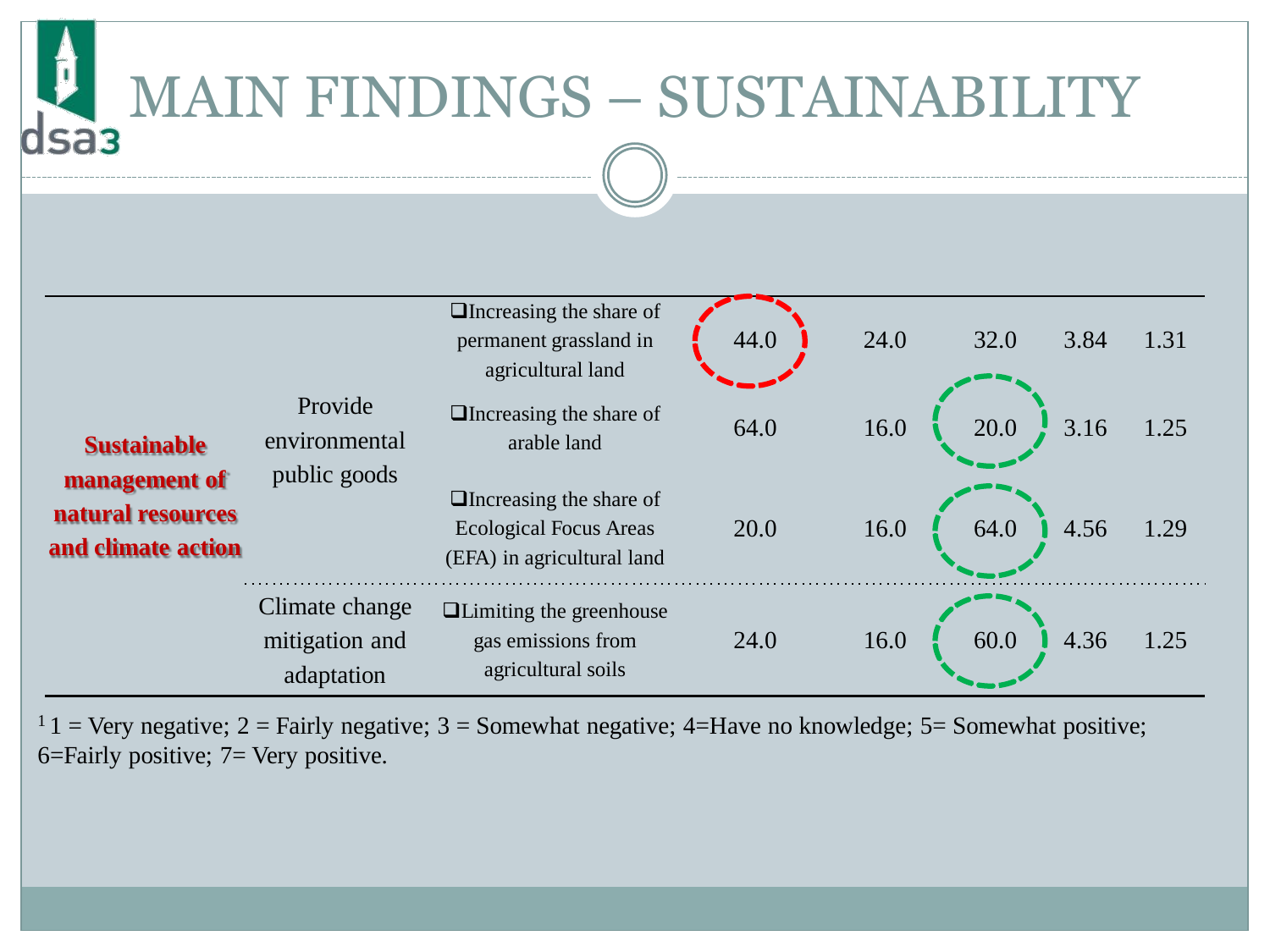

### MAIN FINDINGS

- New Italian DPs may **not enhance farm income**  $\rightarrow$  cut in DPs budget and internal convergence impact.
- $\bullet$  DPs do not seem able to maintain market stability  $\rightarrow$ **stability tools progressively discarded /reshaped**.
- Italian choices on DPs adequate to at least **maintain** the current **positive trend of Italian foodstuffs export in world markets** (competitiveness).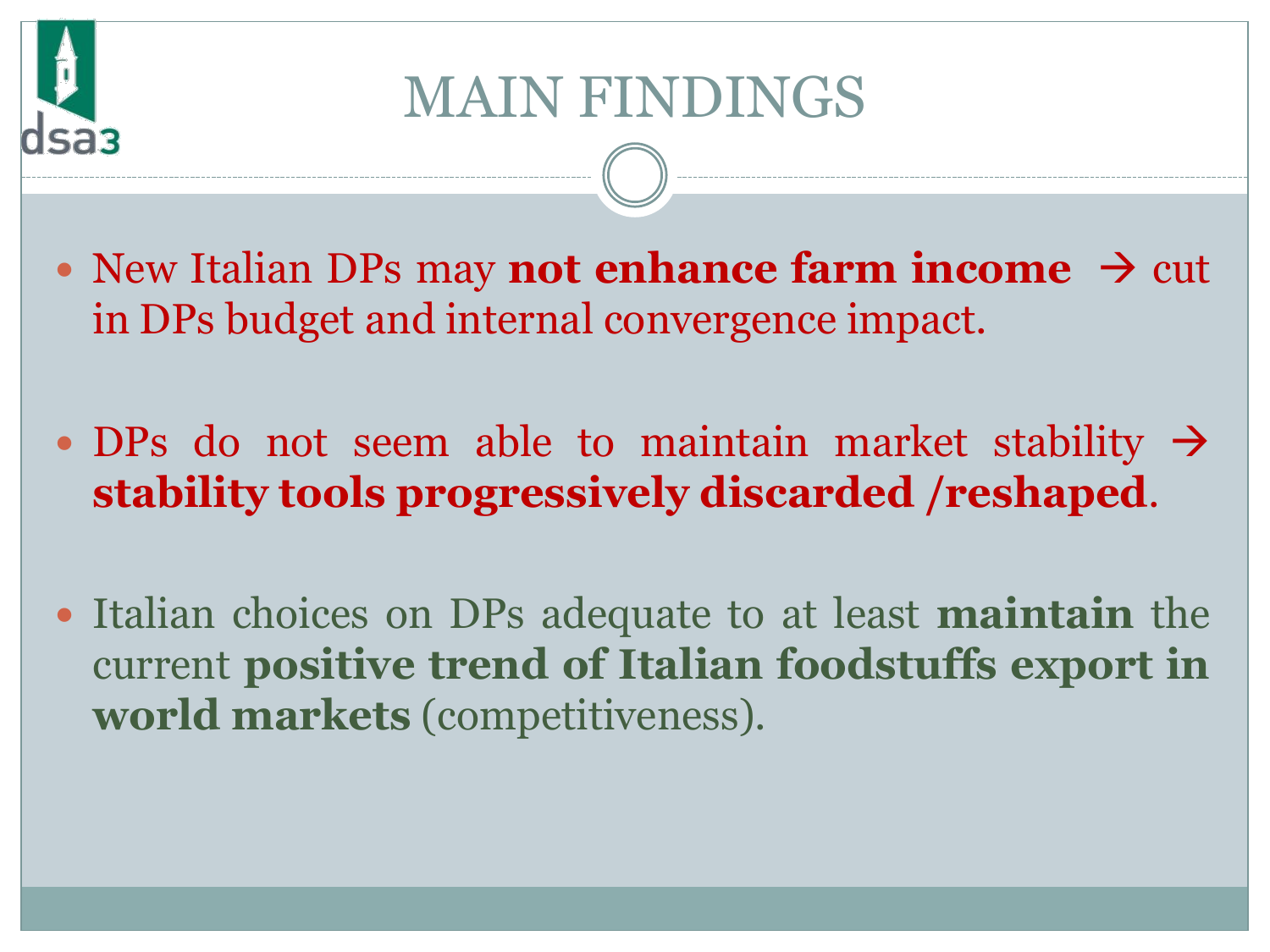## MAIN FINDINGS

- DPs able **to satisfy consumer wishes** -> increase of high quality and safe productions (e.g. organic)
- Italy could succeed in containing intensive crop farming (GHG emissions) and **increasing the % of EFA on UAA greening** payment, internal **convergence** (that finally foster extensive farming) and **coupled support** to mountain livestock.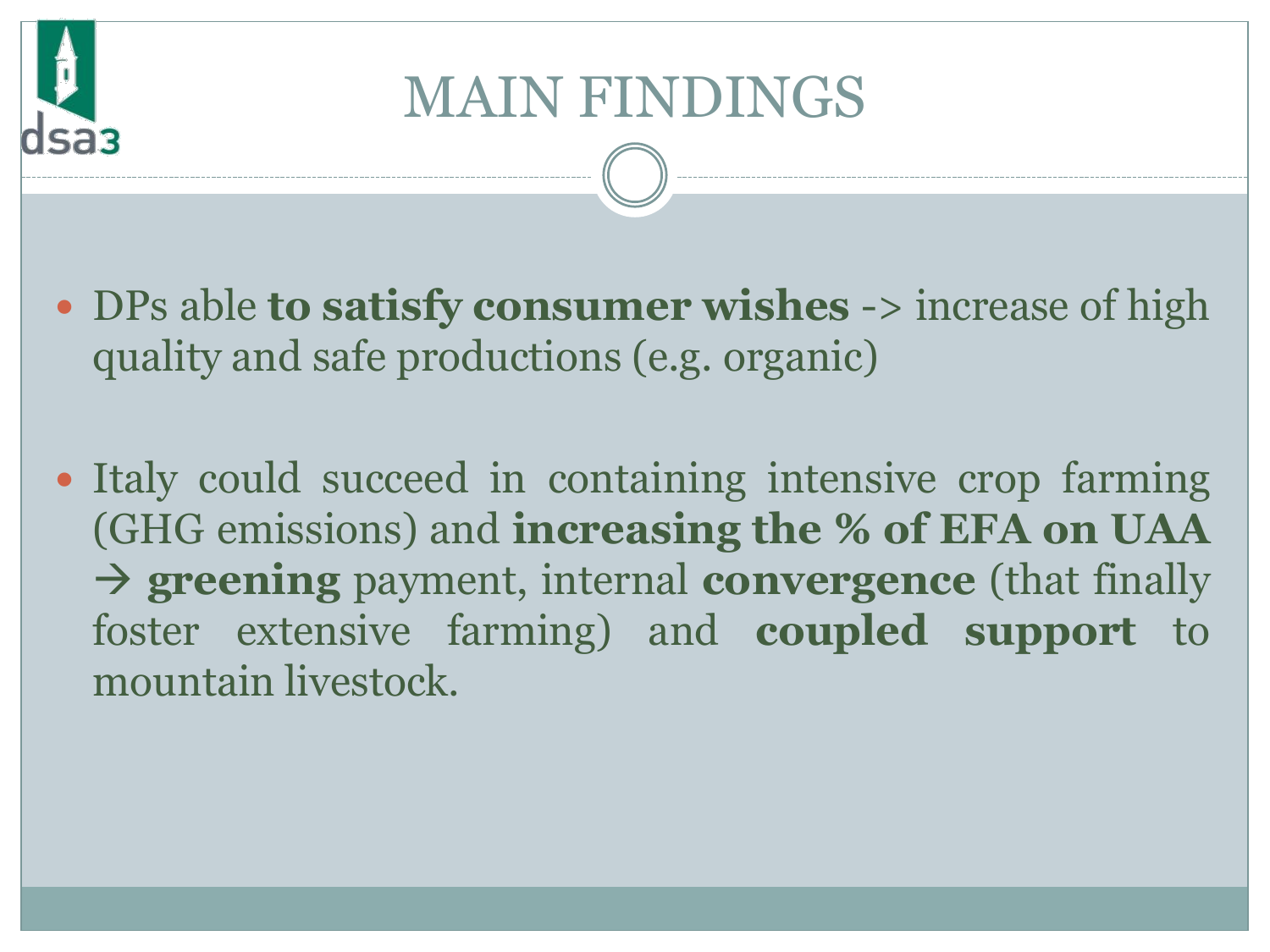## CONCLUSIONS

- Italian farmers are going to be influenced by: (1) the **CAP liberal and market-oriented approach**, and
- (2) by specific peculiarities of **Italian reform** of DPs (e.g. internal convergence, coupled support and so on).
- It is **difficult to isolate and evaluate the effect produced by new DPs** in a real multifaceted sector, where world market dynamics and different policy tools are increasingly influencing farmers outcomes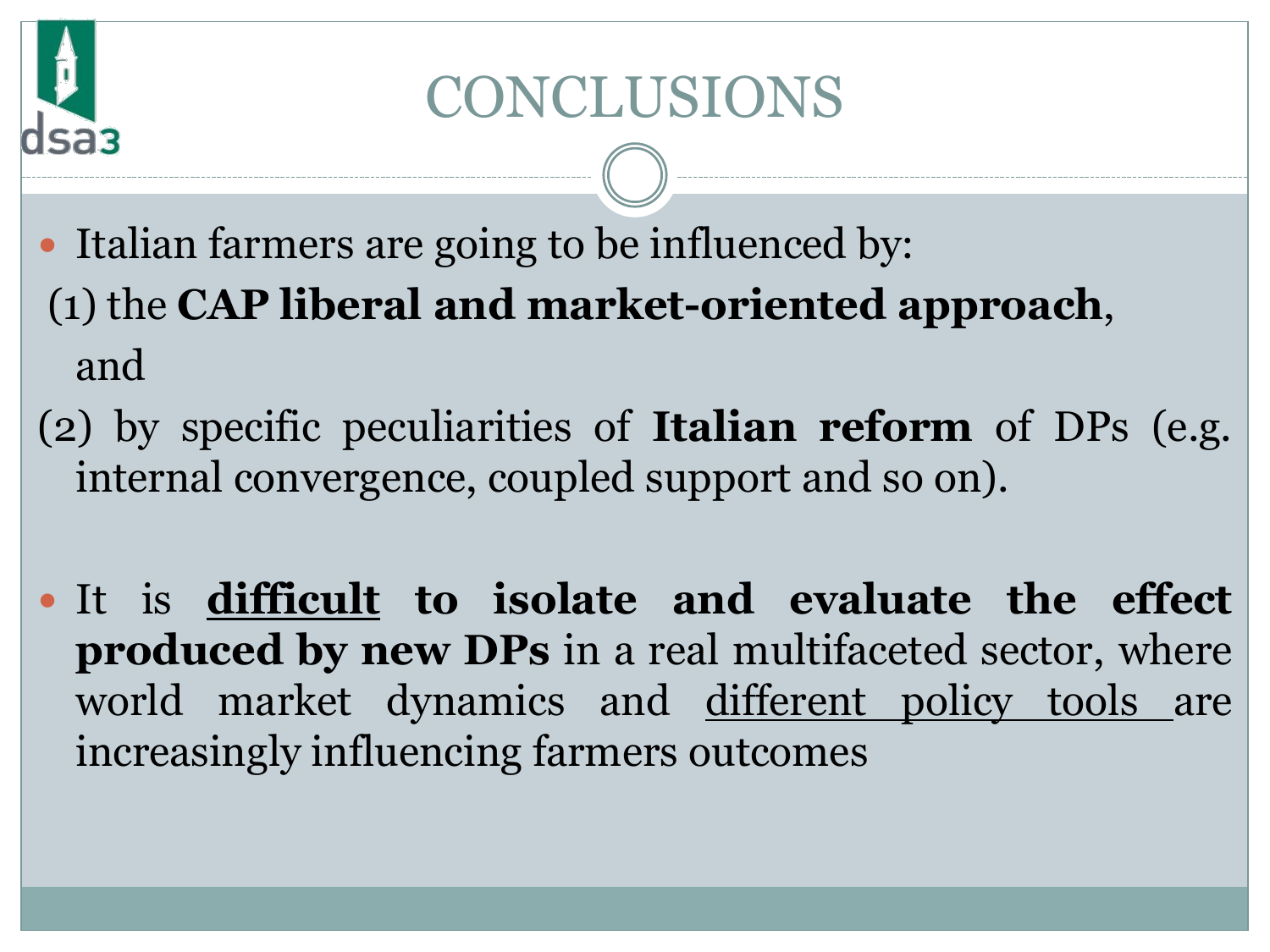## CONCLUSIONS

 Direct aids may really contribute to **improve agricultural competitiveness** as well as to **fulfill consumer expectation.**

- Italian farms will have to **strongly rely on their main strengths** (e.g., **high quality and high value-added products**), in order to acquire a good position in a competitive world market, enhance their incomes and **contribute to ensure a viable food production**.
- **Greening** payment represents a very important innovation of CAP, that would seem able to **foster the provision of public goods and mitigate climate change towards 2020**.

*TO BE CONTINUED (OTHER MSs, PLS-SEM)*